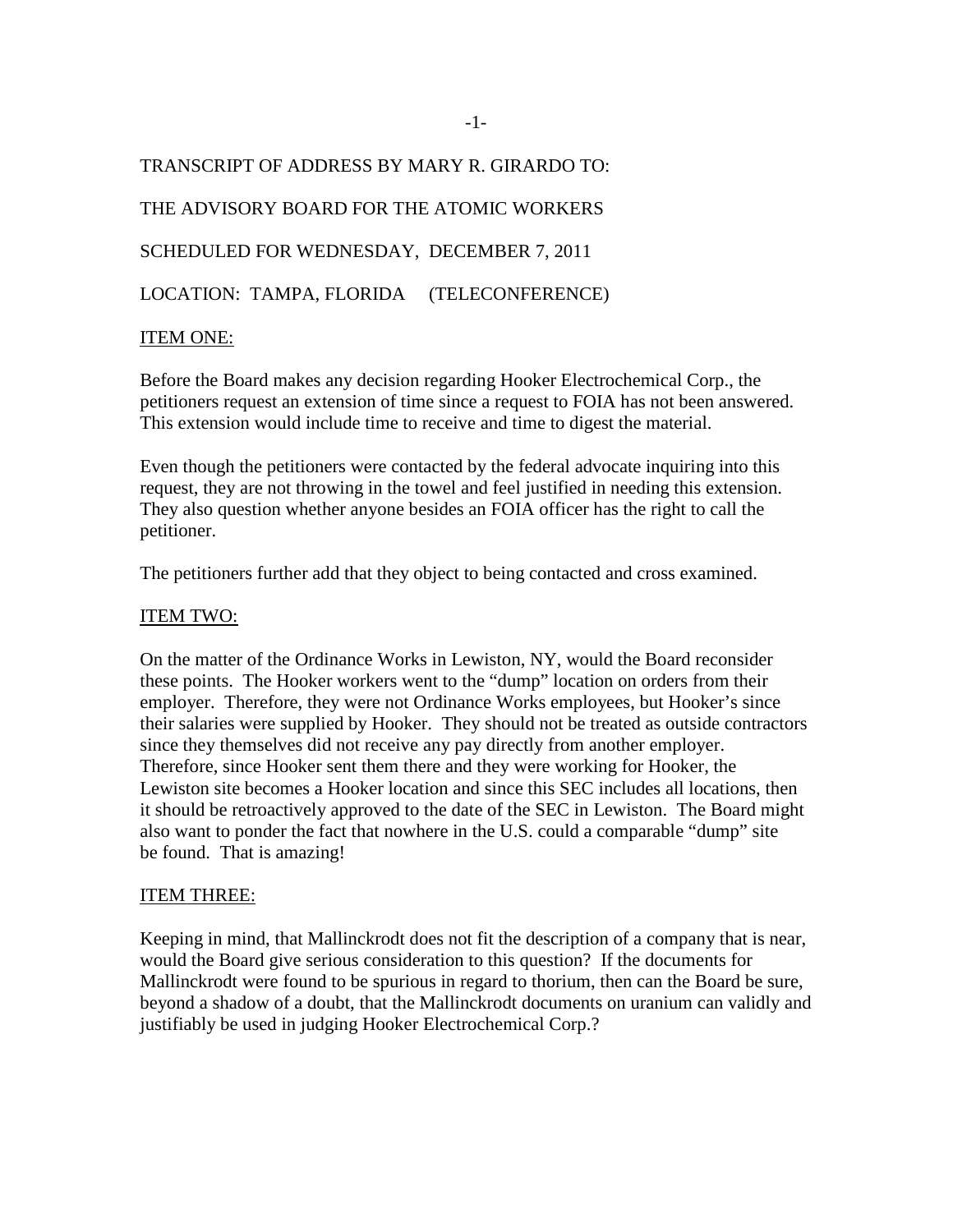## ITEM FOUR

Would the Board also consider that three companies have been mentioned throughout this decision making process regarding Hooker Electrochemical Corp. Namely, Electromet, Fernald and Mallinckrodt. However, the Work Group seems to have focused only on Mallinckrodt and the other two companies were still being debated when the Work Group made their decision. This does not serve the petitioners of Hooker Electrochemical Corp. in a just manner.

This also does, in fact, invalidate the Work Group's recommendation for denial of the SEC because a judgment was made before all the evidence was in.

According to the history of "surrogate data", a minimum of three companies was chosen to strengthen the validity of the comparison. Now, if you eliminate two of those companies and just use one, you have invalidated the "surrogate data". So as a further illustration, using a company that could not be trusted in one regard only opens the door to suspicion of any comparison if you insist on using that same company, namely Mallinckrodt. You also must remember that Fernald was questionable in its practices. Ethics must play a role in the selection of candidates for "surrogate data". In the case of Hooker Electrochemical Corp., the use of these three companies as "surrogate data" is certainly suspect.

# ITEM FIVE:

When asked for an explanation during the last Work Group teleconference of SC&A about their report on the 95% ile, the answer given was that although their figure differed from those of NIOSH, they conceded to NIOSH since SC&A believed it to be more favorable to the claimant. The petitioner asked, "In what way was it more favorable, SEC or dose reconstruction?" The answer was dose reconstruction. The petitioner balked at that and left the conference knowing that the SEC is more favorable to the claimant not dose reconstruction.

## ITEM SIX:

The petitioners have been made to know that they are dealing with scientists who cannot fathom anything beyond formulas, statistics, or in a word anything that is not quantitative.

In addition, the petitioners remind the Board that the author of the Ten Year Review for NIOSH points out how to the petitioners, NIOSH is looked at as an enemy. To the reader of the Ten Year Review, only one statement sums up the whole study and it is this. NIOSH, you have done some things okay, but all in all, you could have done a better job.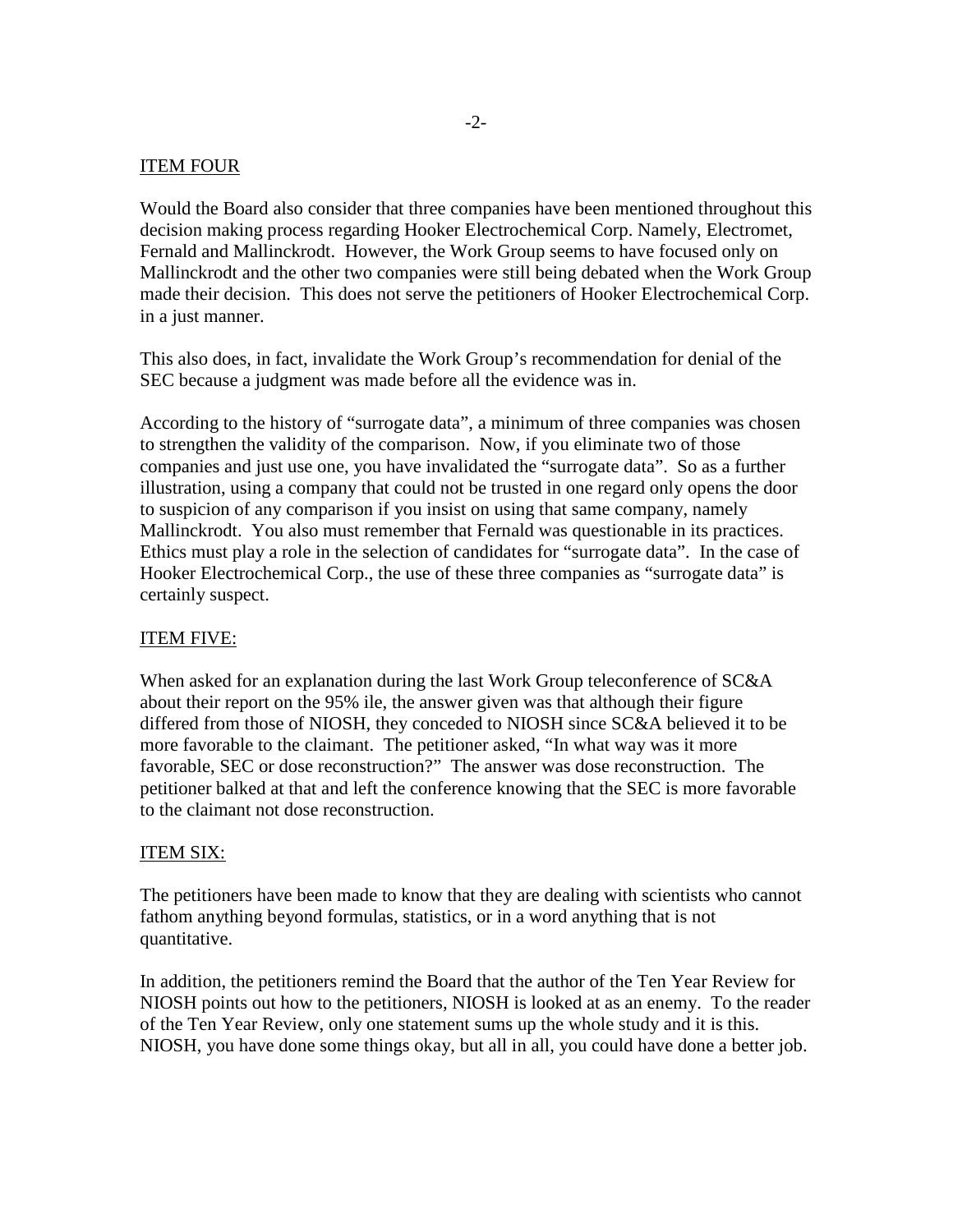What has also sadly come to the attention of the petitioners is that there is the distinct possibility that Hooker Electrochemical Corp. is being set up as a test case for all future companies coming under review for this program and that is probably the "real" reason for the obvious rush to close by the Work Group and the Board not the loss of "freshness" to the memory of the Work Group as defined by the federal advocate regarding the FOIA inquiry.

Now we, the petitioners, hope that you are all better than all of that and we leave you with these words entitled:

#### "THE RULE OF THREE"

If one is good, why look for three? This is the current baffling mystery!

Who says "surrogate data" is the way to go? Not those who are really in the know!

Compensatory programs must be free Of this numerical "Rule of Three".

These scientists, as great as they are, From simple math have gone too far.

Three locations minus two An equation of one, can't be true!

The example given was very clear. Surrogates' locality must be reasonably near.

> Searching the country is a ploy Leading to what can only annoy.

Surrogate data must have very clear specifics, Not the generality of mathematical hieroglyphics.

> Can't all of truthfully see Surrogate data isn't what it used to be?

What is needed is a clear recipe, Listing steps as one, two, three.

Surrogate data's original true design Did not have compensatory programs in mind.